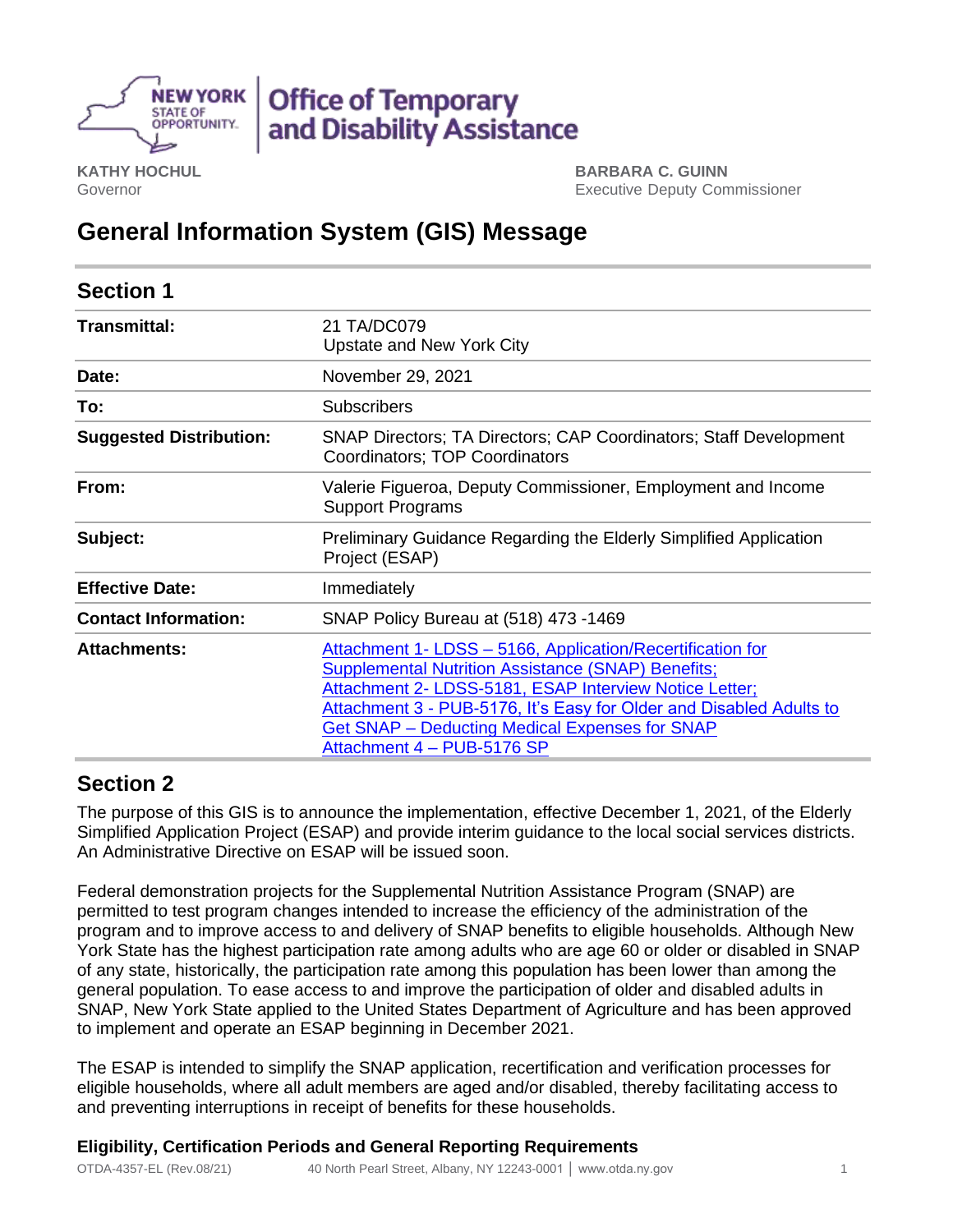Participation in ESAP is limited to households where:

- **all adult** members are seniors (age 60 or older) and/or disabled and are not otherwise eligible to participate in the New York State Combined Application Project or NYSCAP (formerly known as the New York State Nutrition Improvement Project or NYSNIP); and,
- no household members have any earned income.

For the purposes of ESAP, the following definitions apply:

- "Adult" is an individual age 18 or older.
- "Senior/aged/elderly" is an individual age 60 or older.
- "Disabled" is defined using the same criteria used to assign the aged/disabled (A/D) indicator of "X" for the household. To be considered disabled, an individual must be in receipt of Supplemental Security Income (SSI) or Social Security Disability (SSD) benefits or receiving other federal or stateadministered disability or blindness benefits considered permanent under the Social Security Act or other standard, provided that the eligibility to receive these benefits is based upon disability criteria which are at least as stringent as those used under Title XVI of the Social Security Act.

Additionally, single individuals in receipt of SSI who are eligible for both ESAP and NYSCAP (formerly NYSNIP) are required to be enrolled in NYSCAP.

ESAP-eligible households may have certification periods of up to 36 months. Current systems edits limiting certification periods for the ESAP target population to a maximum of 24 months have been modified to permit maximum certification periods of 36 months. ESAP households that are determined to no longer meet the criteria for the program (for example, an adult in the household begins receiving earned income) will be transitioned to regular SNAP, if eligible, but would retain the balance of their original ESAP certification period. In other words, certification periods for households leaving ESAP during the certification period may not be shortened. At the household's next recertification, it would receive a new certification period appropriate to its circumstances at that time.

ESAP-eligible households have no mandatory change reporting requirements during the certification period other than those specifically defined in the "Other Reporting Requirements" section below. At the mid-point of the certification period, SNAP households participating in ESAP will be sent the LDSS-3151, SNAP Change Report Form, to facilitate and encourage the reporting of changes beneficial to the household.

#### **Application and Recertification for ESAP**

The [LDSS –](https://otda.ny.gov/programs/applications/5166.pdf) 5166 "Application/Recertification for Supplemental Nutrition Assistance (SNAP) Benefits" form was developed specifically for the ESAP, but, as noted in [20-ADM-14,](https://otda.ny.gov/policy/directives/2020/ADM/20-ADM-14.pdf) its use cannot be restricted only to applicants and recipients who appear to be eligible for or who are participating in ESAP. Households potentially eligible to participate in ESAP, like any SNAP applicant household, may use any approved online or paper application form to apply or recertify for SNAP benefits, however, it is highly recommended that households that appear to meet the criteria for ESAP and who request a paper application be offered the use of the simplified application, LDSS - 5166 "Application/Recertification for Supplemental Nutrition Assistance (SNAP) Benefits." Use of the **LDSS - 5166** by a household does not necessarily indicate or confer eligibility for ESAP. If a household using the [LDSS-5166](https://otda.ny.gov/programs/applications/5166.pdf) form does not qualify to be included in ESAP, it may be eligible for regular SNAP benefits and should be evaluated and processed accordingly. Regardless of which online or paper application or recertification form a household uses to apply or recertify for SNAP, all applications and recertifications must be evaluated to determine whether a household should be included in or remain in ESAP.

Households that meet the criteria to participate in ESAP must be coded so that their case can have a certification period of up to 36 months. In the New York City Welfare Management System (WMS), this process will be largely automated when a case action is taken on a household that meets the ESAP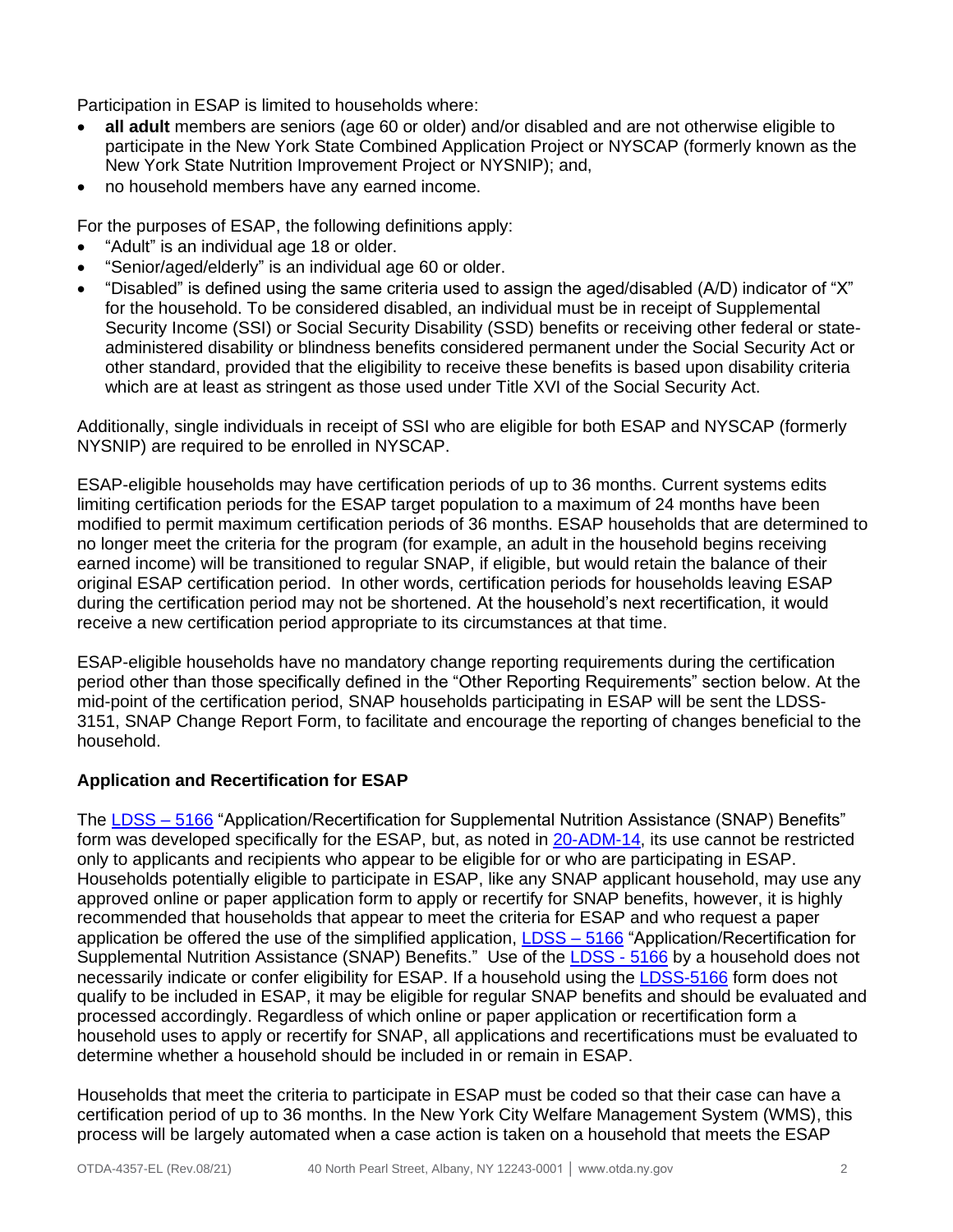criteria. If an external budget is entered for the household, it will be evaluated for ESAP and the appropriate coding will be applied. In Upstate WMS, the process will require workers to manually enter the applicable coding to ensure that the household is properly identified as an ESAP case. (For further guidance on how to properly code ESAP cases in Upstate WMS, see **Attachment 1** to ABEL 21-5 Transmittal.)

Households that no longer meet the criteria to be included in ESAP and leave the project ("Leavers"), but remain eligible for SNAP, will also be identified with special coding that will allow them to retain the balance of the ESAP certification period until the next recertification, although no other flexibilities of the ESAP waiver would apply to them. ESAP households that are no longer eligible for SNAP at all would have their case closed and are not considered 'Leavers'. If such households subsequently reapply, eligibility for SNAP, and ESAP, would need to be evaluated at that time based on current household circumstances. Specifics regarding the codes to be used can be found in the Systems Implications section and will also be addressed in additional guidance that will be issued separately.

## **Application and Recertification Interviews**

*Applications*: Initial application interview requirements for households that appear to be ESAP-eligible are the same as for any SNAP applicant household. Districts must conduct an application interview for **all** SNAP applicant households at initial application.

Recertifications: ESAP households will get an ESAP-specific Notice of Expiration (NOE) informing them that a recertification interview is not required but may be requested, with instructions on how to request an interview. ESAP households are not required to complete a recertification interview and districts must determine eligibility for ongoing SNAP eligibility if the household submits a completed recertification application and any required verification. However, **districts are required to offer ESAP households a recertification interview in the following situations:**

1) Before an ESAP recertification application may be denied for any reason other than failure to submit a recertification application, districts must offer the household an interview before denying the application for recertification and closing the case. If no application has been submitted for recertification, an ESAP case may be closed for failure to recertify, like any other SNAP case.

2) If information on the ESAP recertification application is questionable and further clarification is needed, the household must receive notification of a scheduled appointment for, or instructions on how to complete, a telephone interview.

3) Upon request by the ESAP household.

Districts may not deny an ESAP recertification application without first offering a recertification interview.

In Upstate districts, the LDSS-5181 "ESAP Interview Notice Letter" has been developed as an Intelligent Auto-fill Form (IAF) that will be available in myWorkspace in English and Spanish, and on the LDSS E-Forms page in additional languages. The LDSS-5181 informs the ESAP household of their scheduled interview date and time and that they are being given an opportunity to be interviewed before their case closes. The notice further explains that, while an interview is not usually required for ESAP households at recertification, the information provided on their recertification application indicates that they are no longer eligible for SNAP and they are being offered an opportunity to be interviewed and correct any incorrect information before their case is closed. The myWorkspace versions of the form will automatically be saved in the Imaging and Enterprise Document Repository (I/EDR) in Category 09, Correspondence/Manual Notices, which will document that the district made an attempt to interview the household.

In NYC, CNS language has been developed to notify ESAP households that their SNAP case will close at recertification and that they must complete an interview to determine if they are still eligible. This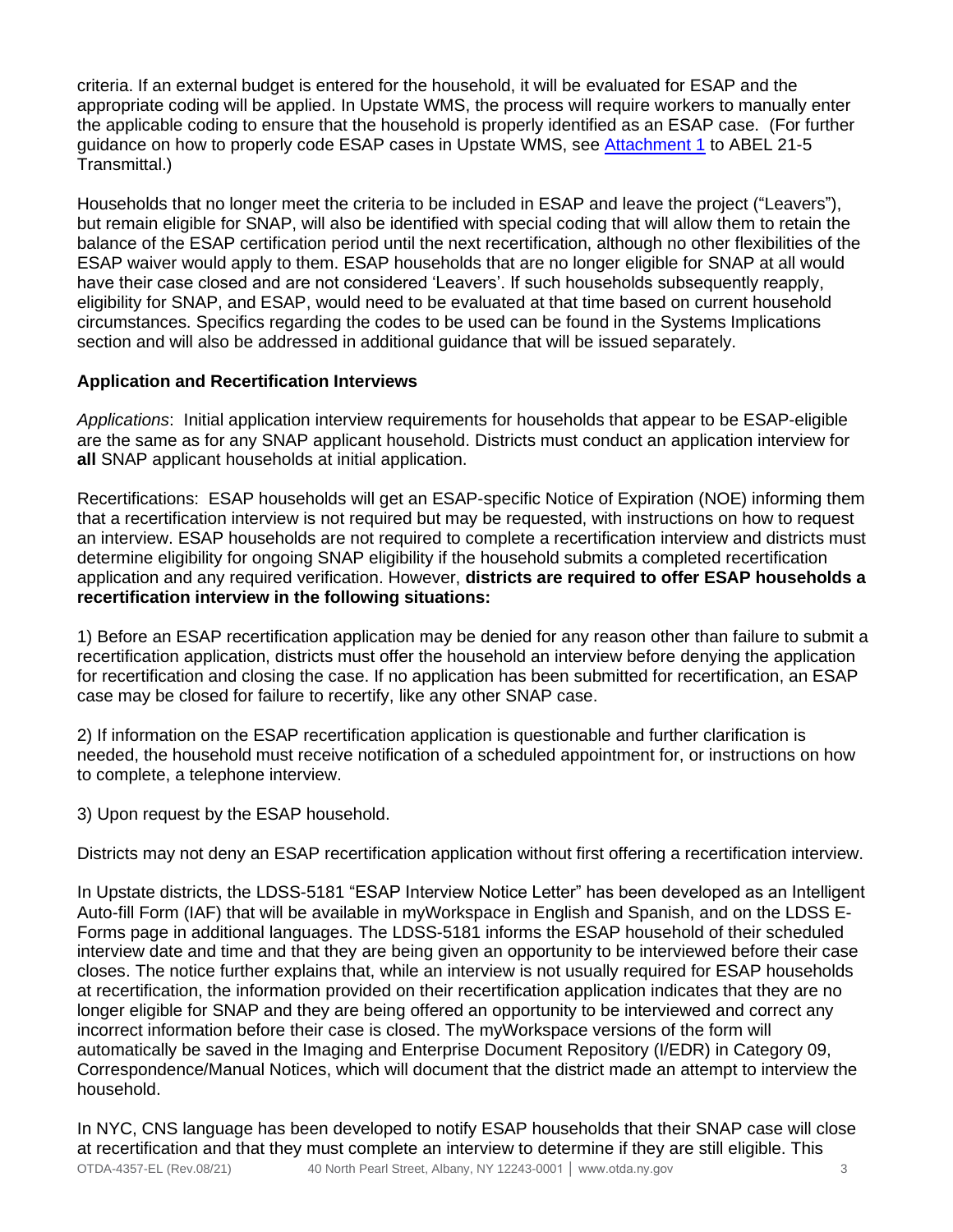information is similar to the existing Z79 notice but contains ESAP-specific language that explains the necessity of an interview at this time, with instructions on where to call to complete an interview over the phone. This language will be inserted into recertification closing notices sent to any ESAP household with the exception of cases being closed for failure to recertify. The closing transaction would be placed in clock-down status for 10 days to allow the household sufficient time to respond

## **Verification**

As part of reducing barriers to participation in SNAP for ESAP eligible households, to the extent possible, districts must use available electronic verification sources described below to obtain required verification for ESAP households. Additionally, unless questionable, participating ESAP households may self-declare expenses for the Standard Utility Allowance (SUA) and other shelter-related expenses (e.g., rent, or mortgage, taxes, and insurance on the dwelling). Participating ESAP households are required to provide proof of residency, out-of-pocket medical expenses, non-federal/state sources of unearned income and any questionable information.

To the extent possible and consistent with the verification requirements and needs of the particular application or recertification, districts must use the following computer matches and systems to verify the circumstances of ESAP-eligible households, including unearned income, date of birth, and Social Security number and, if appropriate, to ensure that the household has no earned income:

- The State Data Exchange (SDX) and Beneficiary Earning and Data Exchange (BENDEX) matches, and the State On-Line Query (SOLQ) system with the Social Security Administration to verify unearned income, Social Security Number and date of birth.
- Direct access to Unemployment Insurance Benefit (UIB) information to identify and verify UIB income and amount.
- TALX to prevent the participation of households with earned income.
- The Systematic Alien Verification for Entitlements (SAVE) program to verify the immigration status of non-citizens.
- The "ASSETS" system to identify and verify Child Support payment income and amounts.

Additionally, in New York City, the Human Resources Administration will use its Information Verification System (IVS) to conduct the following additional matches for participating ESAP households.

- FISA, a database of City employees and their income, will be used to prevent the participation of households with earned income.
- Automated Child Care Information System (ACCIS), a database of child-care providers who receive child-care income from the City, will be used to prevent the participation of households with earned income.
- Department of Health and Mental Hygiene Vital Statistics Match will be used to track and verify the death of ESAP participants.
- New York City Housing Authority (NYCHA) match will be used to verify residency and shelter expenses of people living in NYCHA housing.

Department of Housing Preservation and Development (HPD) match will be used to verify the residency and shelter expenses of people living in temporary housing and shelters in New York City.

#### **Non-Mandatory Interim Report vs. Periodic Report**

Accurate coding will also ensure that at the midpoint in the certification period the household will receive an Interim Report, the LDSS-3151 – "Supplemental Nutrition Assistance Program (SNAP) Change Report Form", which the household may voluntarily return if they have changes to report at that time. Negative action cannot be taken against an ESAP household that does not return this non-mandatory Interim Report. Changes that are reported by the household that would increase its SNAP benefit should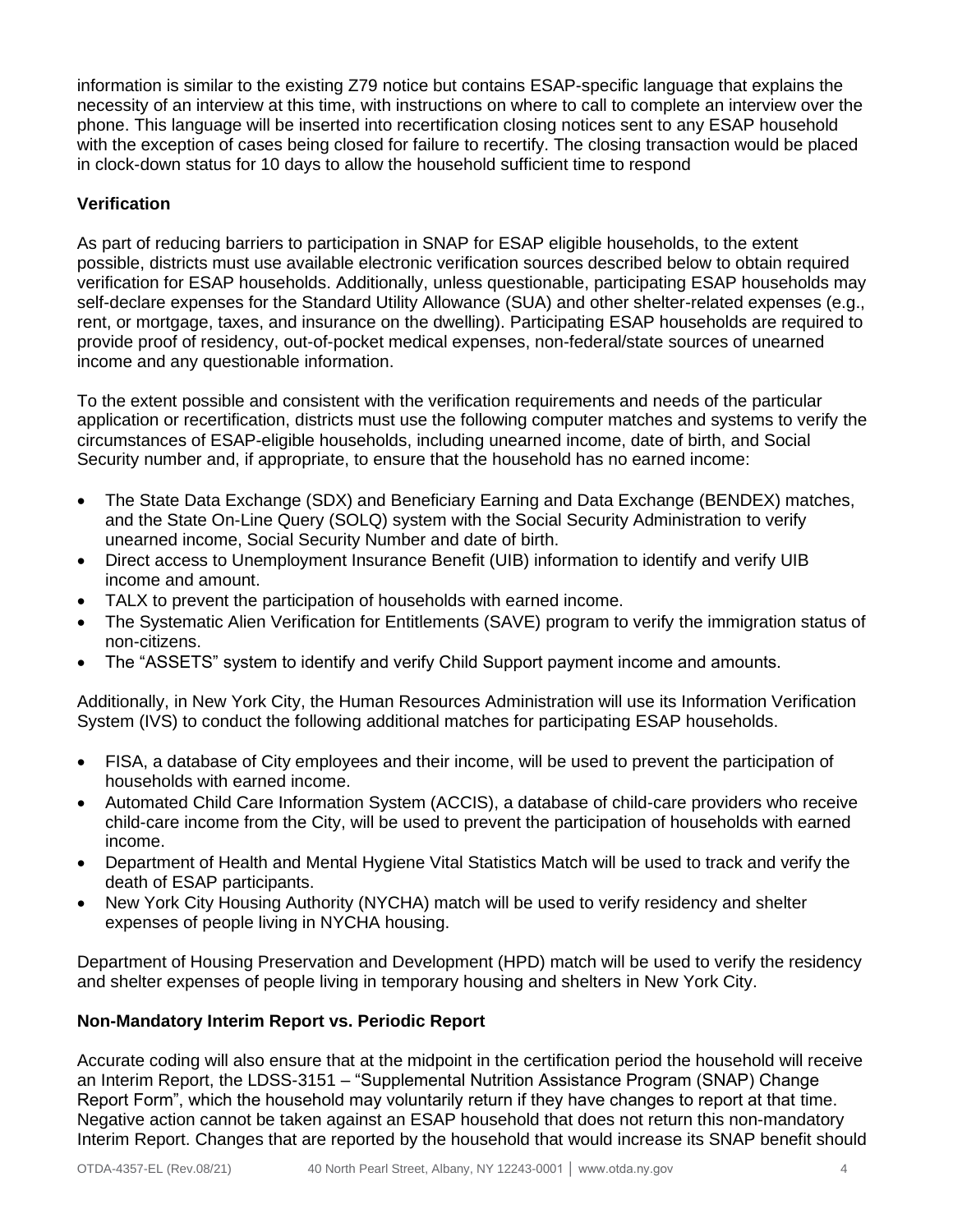be acted upon, but must be verified, either using system resources and data matches or, if necessary, by documents which the household would provide. Negative action cannot be taken against a household for failure to verify such changes, but they should be further explored at the next recertification.

Households that no longer meet the criteria to be included in ESAP and leave the project ("Leavers") but remain eligible for SNAP must also be identified with appropriate coding that will allow them to retain the balance of the original 36-month certification period until the next recertification. However, no other flexibilities of the demonstration project would be extended for households that leave ESAP, meaning that they would then be subject to the regular reporting requirements that would apply to the household based on its circumstances when it leaves ESAP. For example, leaver households subject to the simplified ("six-month") reporting requirements would then receive Periodic Reports at the scheduled intervals for the remainder of their certification period and would be obligated to return them and have them processed according to established procedures.

#### **Other Reporting Requirements**

ESAP households have specific reporting requirements defined by the federal waiver. With the following exceptions, households participating in ESAP only have to report most changes at the next recertification. The following changes, however, must be reported within ten days of the beginning of the month following the month in which such a change occurs:

**Changes in Household Composition.** Whenever someone leaves, or is added to, an ESAP household, this should be reported, as it may affect the household's eligibility for ESAP. All adults in an ESAP household **must** be elderly (age 60 or over) and/or disabled. If all adults in the household are not either age 60 or over and/or disabled, the household is no longer eligible for ESAP and should be transitioned to regular SNAP if eligible using the appropriate CNS code.

**Receipt of Earned Income.** If any member of an ESAP household begins receiving earned income this should be reported, as households with earned income are not eligible for ESAP. An ESAP household that begins receiving earned income would retain the balance of the existing 36-month certification period but would be transitioned to regular SNAP if they remain eligible.

**Substantial Lottery or Gambling Winnings.** Federal regulations require that all SNAP households must report the receipt of substantial lottery or gambling winnings. Substantial lottery or gambling winnings are defined as a cash prize equal to or greater than the maximum allowable financial resource limit for elderly or disabled households – currently, \$3750 -- as defined in 7 CFR273.8(b) **won in a single game** before taxes or other withholdings. For the purposes of this provision, the resource limit defined in 7 CFR 273.8(b) applies to **all** households, including non-elderly/disabled households, with substantial lottery and gambling winnings.

When a household reports substantial lottery or gambling winnings as defined above, the following should be verified before acting on a case:

- the household received lottery or gambling winnings, before taxes or other amounts are withheld, equal to or greater than the SNAP resource limit for elderly or disabled households. This amount is currently \$3,750.
- the amount received was a **cash** prize won in a **single** game. If multiple individuals shared in the purchase of a ticket, hand, or similar bet, only the portion of the winnings allocated to the member(s) of the SNAP household are considered.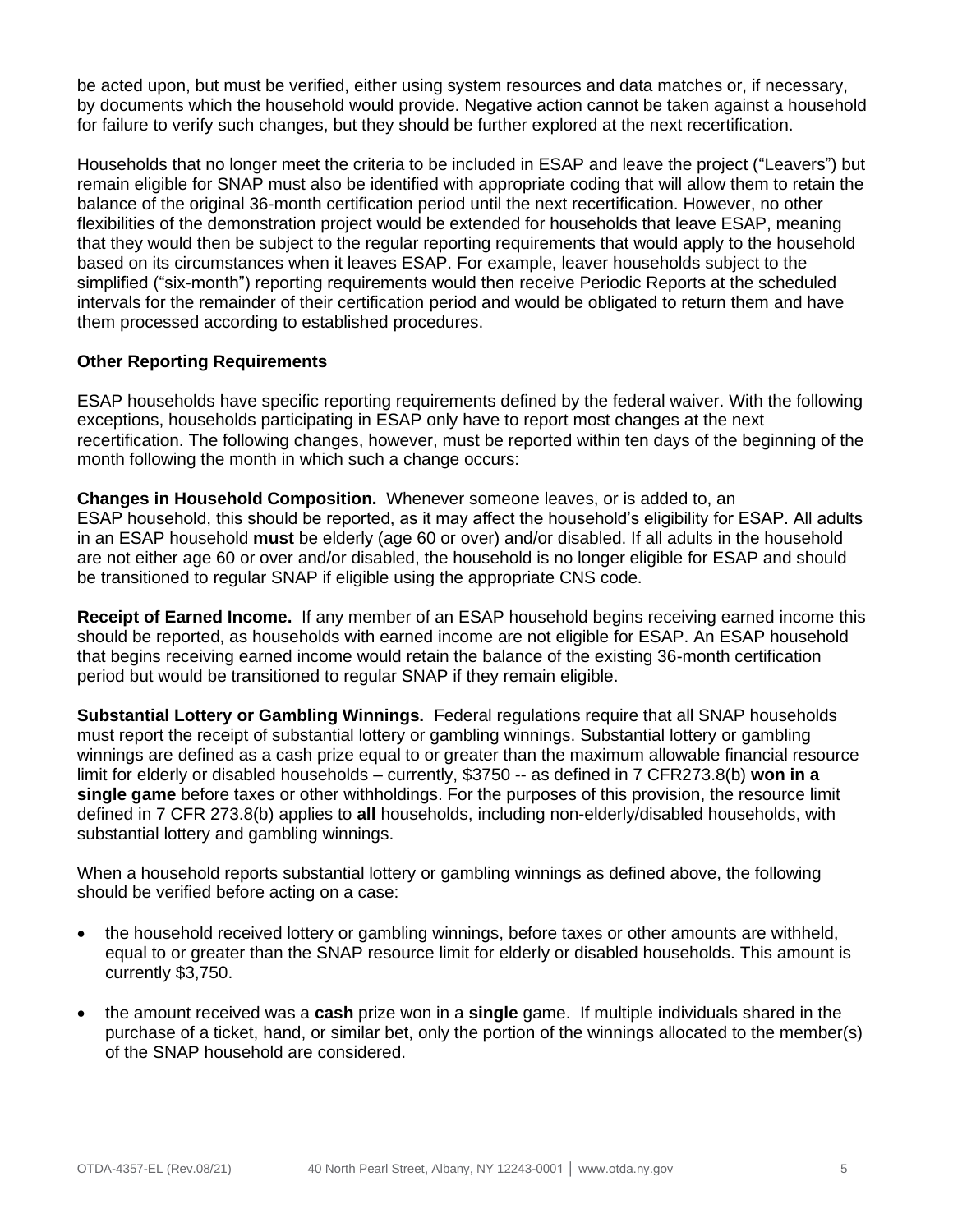• the substantial lottery or gambling winnings were won by an active member of the SNAP household.

No negative action may be taken against a household that reports the receipt of substantial lottery or gambling winnings until such information has been verified by the district as described above. If the district verifies that the household has received substantial lottery or gambling winnings, the entire SNAP case is closed using Client Notices System (CNS) code U45 (Excess Resources- Increased Resources.)

Households disqualified for substantial winnings remain ineligible until they meet SNAP income and resource eligibility requirements. This provision applies to **all** households, including categorically eligible Safety Net (SN), Social Security Income (SSI), and Temporary Assistance for Needy Families (TANF) households, and those certified under Broad Based Categorical Eligibility (BBCE). The next time such a household reapplies after losing eligibility under this rule it would not be considered to be categorically eligible and would remain ineligible until they meet the applicable SNAP income and resource limits.

# **Overpayments and Claims for ESAP Households**

The calculation of any potential overpayment for an ESAP household and any corresponding claim should be processed according to standard claims procedures as defined in [04-ADM-01,](https://otda.ny.gov/policy/directives/2004/ADM/04_ADM-01.pdf) keeping in mind the special reporting requirements that apply to ESAP households as defined above. For households that leave the program, the applicable reporting requirements would be based on household circumstances at that time.

## **Transitional Benefits Alternative (TBA)**

Households leaving Temporary Assistance programs that are eligible to receive TBA but are also eligible to participate in ESAP must be allowed to receive TBA and should **not** be converted to ESAP **until** they have completed the balance of their TBA period. This is because it is generally to the household's advantage to receive TBA, as TBA generally maximizes the benefits received by the household and there are no reporting requirements for the household during the TBA period.

At the end of the five-month TBA period, households receiving TBA **must recertify** and be found eligible in order to continue receiving SNAP benefits. (A household receiving TBA may also request early recertification, prior to the end of the TBA period, if circumstances have further changed to an extent that would result in a SNAP benefit amount higher than the TBA amount, and any changes are verified.) At that time, the household must be evaluated to determine if it meets the criteria for ESAP.

For upstate WMS, at the end of the TBA period, the appropriate ESAP coding would be entered for the household, while the "T" code in the "SD" (Separate Determination) input field of the new ABEL SNAP budget **must be removed**. This will allow the household to be authorized for a 36-month certification period.

In NYC WMS, households will automatically be evaluated for ESAP criteria the next time an external budget is entered and appropriate ESAP coding applied. The household would then receive the 36 month certification period.

#### **Other Separate Determinations**

Households leaving TA programs that are not eligible to receive TBA may still be eligible to receive SNAP benefits. Local districts must determine their continued eligibility based on normal SNAP separate determination procedures. Districts are reminded that this must be accomplished without shortening the certification period or requiring households to report for an in-office interview.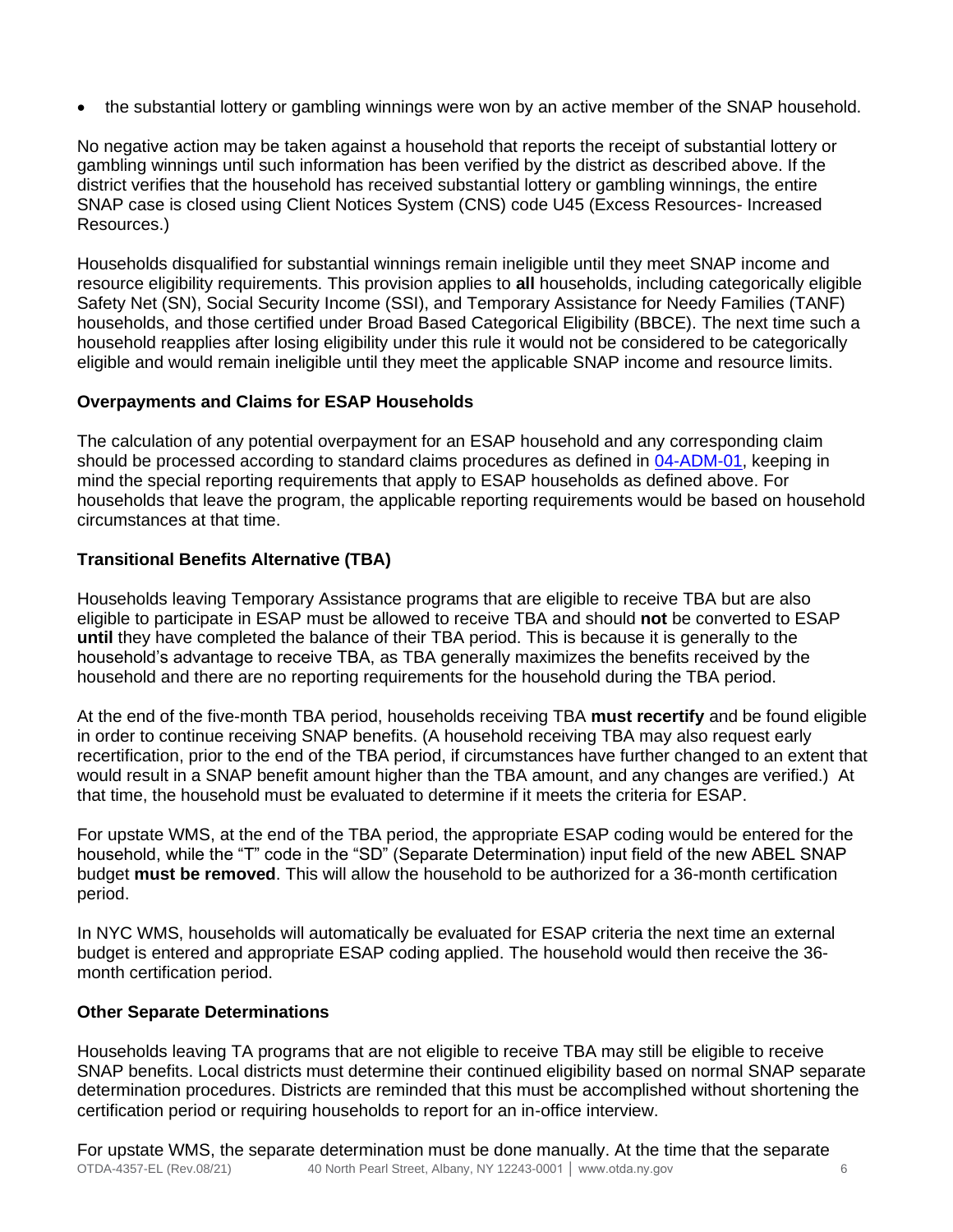determination is processed, the original authorization period would be maintained. At the next recertification, opening, or reopening the worker must also determine if the household meets the ESAP criteria. If so, the appropriate coding must be entered when the budget is processed, which will allow the household to receive a 36-month certification period.

In NYC WMS, the separate determination process is largely automated. All SNAP Only cases (Separate Determination cases at center F-15 from closed PA/SNAP) generated by Harris processes will be evaluated for ESAP criteria. Households will be evaluated for ESAP the next time an external budget is entered and appropriate ESAP coding will then be applied. The household would then receive the 36 month certification period. Workers will issue notices using CNS codes developed for ESAP.

#### **Systems Updates**

New codes have been made available to identify ESAP households, as well as those households that are no longer ESAP-eligible, but remain eligible for SNAP, and to process ESAP cases and provide appropriate notices to these households.

#### *New York City*

In New York City (NYC), ESAP cases will be identified using A/D (aged/disabled) indicator codes, and new FR (food stamp reporting) indicator codes.

A new FR value of "X", labeled "ESAP" has been created to identify ESAP cases. It will be generated on an NPA/FS case (Case type – 31) when all adult household members aged 18 or older have an A/D indicator of 'X' and are not eligible for NYSNIP or NYSCAP, have an active status, and no household member receives earned income. Children under the age of 18 may be present in the household. Eligible shelter types are: 01, 02, 03, 06, 11, 13, 14, 23, 24, 25, 26, 30, 33, 34, 35, 38, 39, 40. Note: Congregate Care and Group Living Facilities are **not** eligible for ESAP.

A new A/D indicator code value of "L", labeled "ESAP INELIGIBLE" will be available on the individual screen if the case no longer meets the criteria for ESAP, but remains eligible for SNAP. **This value will need to be Worker-entered**. An entry of "L" in the A/D field should only be allowed if the case no longer meets the criteria for ESAP. ESAP ineligible scenarios include when all adult members of the household aged 60 or older and/or disabled move out of the household or die, when earned income is added to the budget, when a child in the household turns 18 and is considered an able-bodied adult, or an ablebodied adult is added to the household.

A new FR value of "L", labeled "ESAP INELIGIBLE" has been created to identify cases that will leave ESAP, but remain eligible for SNAP. It will be generated on an NPA/FS case when an A/D indicator of "L" is present on any line of the budget when transmitted to the NSBL80 screen.

In New York City, NYC-HRA will also release their own guidance documents for ESAP that will specifically address the Systems implications related to ESAP.

#### *Rest of State*

In districts outside of New York City, ESAP cases will be identified using new A/D indicator codes, as well as new Special Program Codes.

A new A/D indicator value of "E – ESAP" has been created to identify ESAP cases. It should be applied to an NPA/FS case (Case type – 31) when all adult household members are aged 60 or over or disabled, are not eligible for NYSNIP or NYSCAP, have an active status, and no household member receives earned income. Children under the age of 18 may be present in the household. Eligible shelter types are: 01, 02, 03, 05, 06, 07, 11, 19, 20, 21, 22, 23, 33, 36, 37, 37, 38, 39, 40. Note: Congregate Care and Group Living Facilities are **not** eligible for ESAP.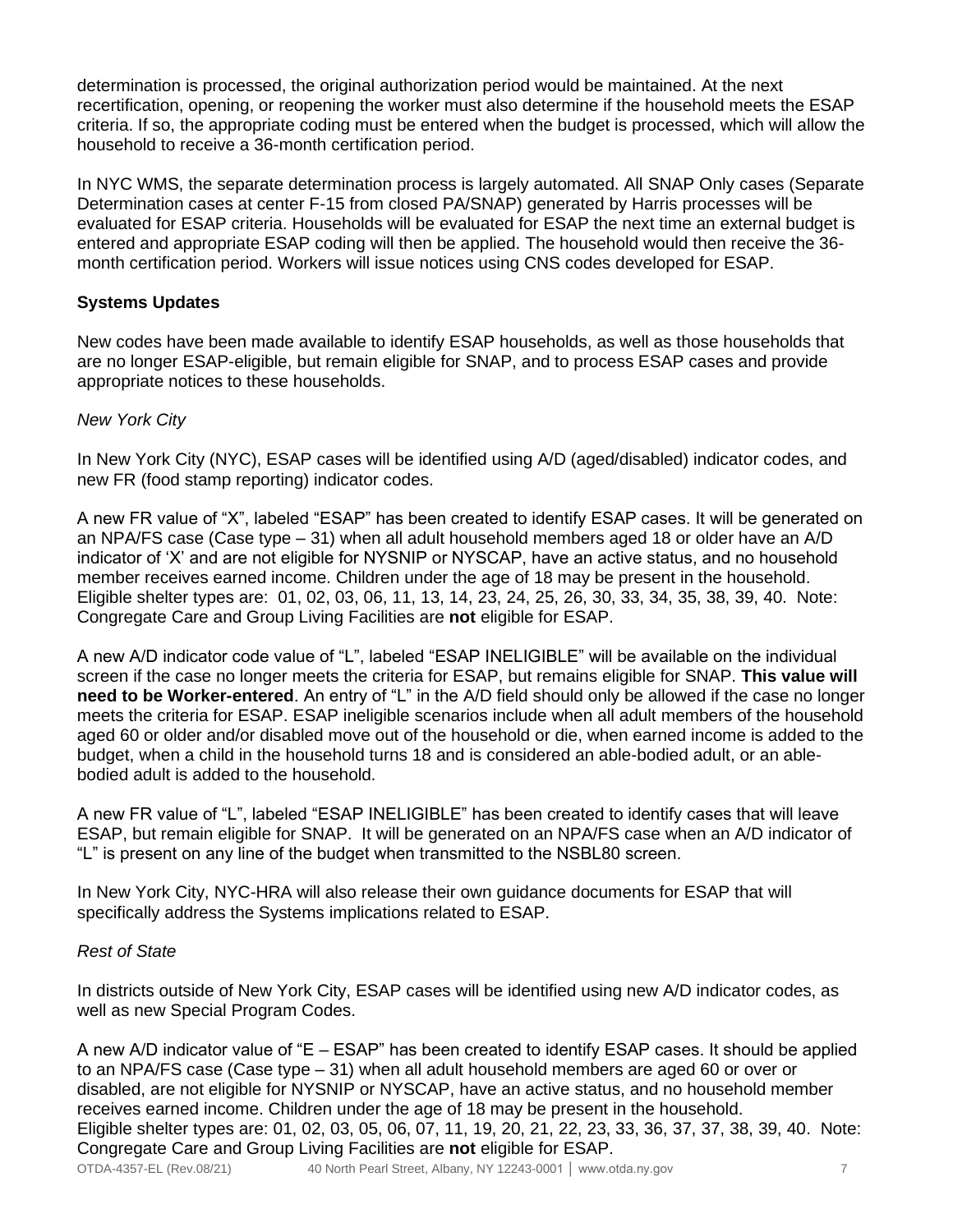A new A/D indicator value of "L – ESAPLVR" has been created to identify cases that no longer meet the criteria for inclusion in ESAP, but remain eligible for SNAP. Per the approved demonstration project waiver, these households would retain the balance of the 36-month authorization period until the next recertification, at which time it would be assigned a certification period appropriate to its current circumstances.

Corresponding Special Program Codes of "E – ESAP" and "L – ESAPLVR" have also been created to identify these households for required FNS reporting on this demonstration project. Households that are included in ESAP will receive the "E – ESAP" Special Program Code. Households that no longer meet the criteria for ESAP, but remain eligible for SNAP, will receive the "L – ESAPLVR" Special Program Code when they leave ESAP, but should be removed at the next recertification.

**Workers will need to enter the appropriate "L – ESAPLVR" coding.** This will ensure that households that are no longer eligible to be included in the ESAP demonstration project will retain the balance of their current certification period, but will be subject to appropriate reporting requirements during the remainder of the certification period.

As noted above, for Upstate WMS, see [Attachment 1](file:///C:/Users/AV1000/AppData/Local/Microsoft/Windows/INetCache/Content.Outlook/DEED64WH/Attachment%201) to ABEL 21-5 Transmittal for further details.

#### *Client Notification System (CNS) Codes for ESAP*

.

The following CNS codes have been developed for use with ESAP households, and for ESAP households that leave the program:

| A75             | <b>Approval ESAP</b>                                           |
|-----------------|----------------------------------------------------------------|
| A76             | 1st Month Prorate - Applied BEFORE the 16th - ESAP             |
| A77             | 1st Month Prorate - Applied AFTER the 15th - ESAP              |
| A78             | Eligible in Succeeding Months - ESAP                           |
| BH <sub>3</sub> | New Budget Authorized - Return to Reg SNAP from ESAP           |
| BH4             | New Budget Authorized: SNAP to ESAP                            |
| BH <sub>5</sub> | New Budget Authorized: SNAP to ESAP (Reduction)                |
| BH <sub>6</sub> | New Budget Authorized ESAP Re-budgeted                         |
| BH7             | Recert Approval: Return to Regular SNAP from ESAP              |
| BH <sub>8</sub> | Recertification Approval: SNAP to ESAP                         |
| BH <sub>9</sub> | <b>Recertification Approval: ESAP</b>                          |
| ZA4             | Notice of Expiration/Recertification Packet - ESAP             |
| ZA <sub>5</sub> | ESAP SNAP On Demand Phone Recert Interview Reminder (NYC only) |
| ZA <sub>6</sub> | <b>ESAP SNAP Recertification (NYC only)</b>                    |
| ZA7             | <b>ESAP SNAP Recert Reminder (NYC only)</b>                    |